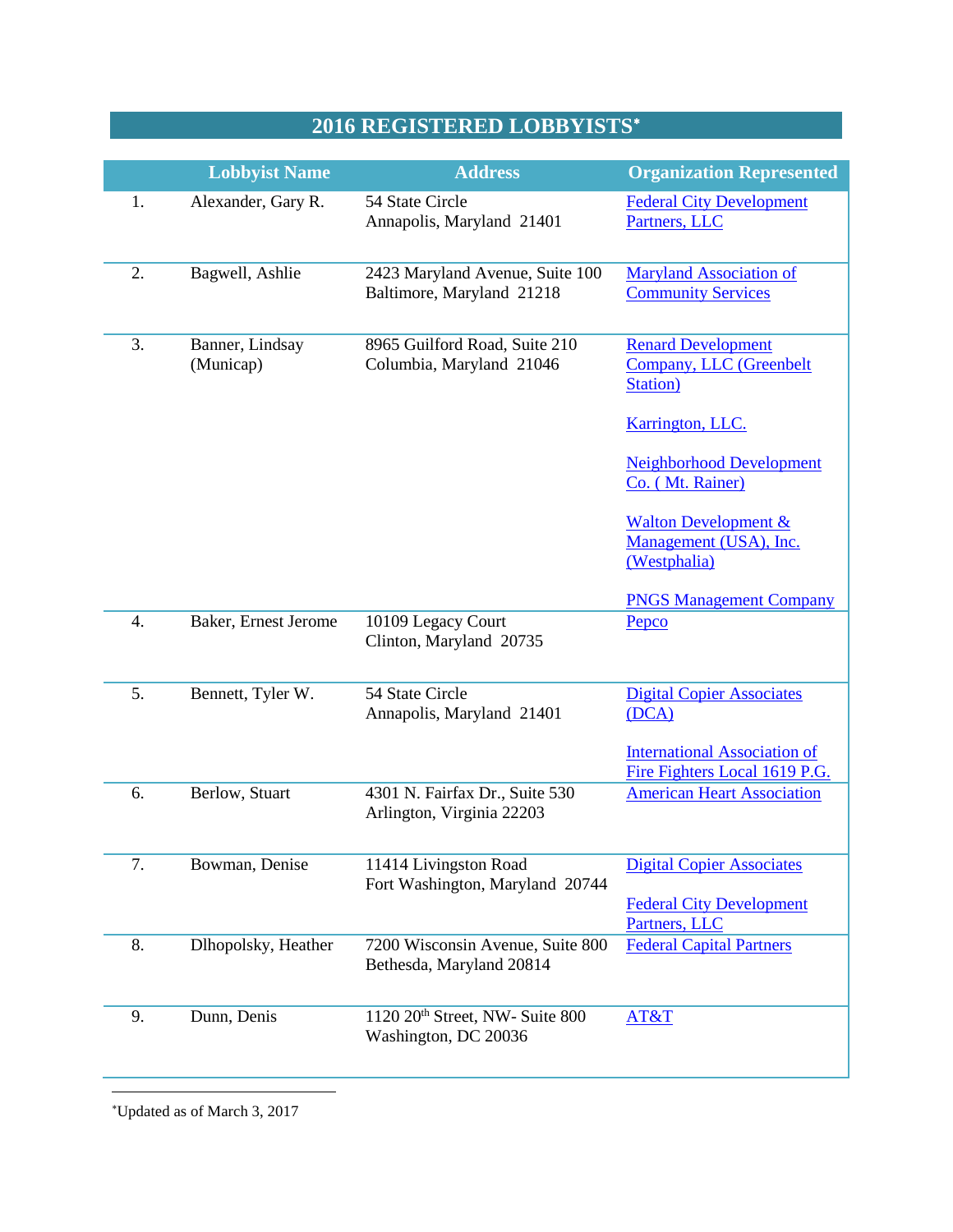|     | <b>Lobbyist Name</b>                 | <b>Address</b>                                                      | <b>Organization Represented</b>                                                 |
|-----|--------------------------------------|---------------------------------------------------------------------|---------------------------------------------------------------------------------|
| 10. | Carrington, Darrell                  | 6007 Hillmeade Road<br>Bowie, Maryland 20720                        | <b>Chesapeake Physicians for</b><br><b>Social Responsibility (CPSR)</b>         |
| 11. | Cronin, Phillip                      | 2423 Maryland Avenue<br>Baltimore, Maryland 21218                   | <b>National Strategies LLC. on</b><br>behalf of Taser International             |
| 12. | Evans, Gerard                        | 191 Main Street, Suite 210<br>Annapolis, Maryland 21401             | Holistic Industries, LLC.<br><b>Xerox Business Services, LLC</b>                |
| 13. | Evans, Hayley                        | 191 Main Street, Suite 210<br>Annapolis, Maryland 21401             | Holistic Industries, LLC.<br><b>Xerox Business Services, LLC</b>                |
| 14. | Fowler, Michael Lee                  | 47 State Circle, Suite 403<br>Annapolis, Maryland 21401             | <b>Baltimore Gas and Electric</b><br>Company                                    |
| 15. | Gagalis, Rebecca                     | 2730 University Blvd. Suite 900<br>Wheaton, Maryland 20902          | <b>Westfield</b> , LLC                                                          |
| 16. | Gibbs, Edward                        | 1300 Caraway Court, Suite 102<br>Largo, Maryland 20774              | Fort Knox Upper Marlboro,<br><u>LLC</u>                                         |
| 17. | G.S. Proctor and<br>Associates, Inc. | 14408 Old Mill Road, Suite 201<br>Upper Marlboro, Maryland 20772    | Michael D. Sifen, Inc.<br>$(CB-2-2016)$                                         |
| 18. | Gray, Tyler (Municap)                | 8965 Guilford Road, Suite 210<br>Columbia, Maryland 21046           | Karrington, LLC.<br><b>Walton Development &amp;</b><br>Management (USA), Inc.   |
| 19. | Graziano, Michael<br>Alan            | 9200 Basil Court, Suite 400<br>Largo, Maryland 20774                | (Westphalia)<br><b>Prince George's County</b><br><b>Association of Realtors</b> |
| 20. | Haller, Thomas                       | 1300 Caraway Court, Suite 102<br>Largo, Maryland 20774              | <b>Cambridge Place at</b><br>Westphalia, LLC                                    |
| 21. | Harris, LaTara                       | 1120 20 <sup>th</sup> Street, NW, Suite 800<br>Washington, DC 20036 | AT&T                                                                            |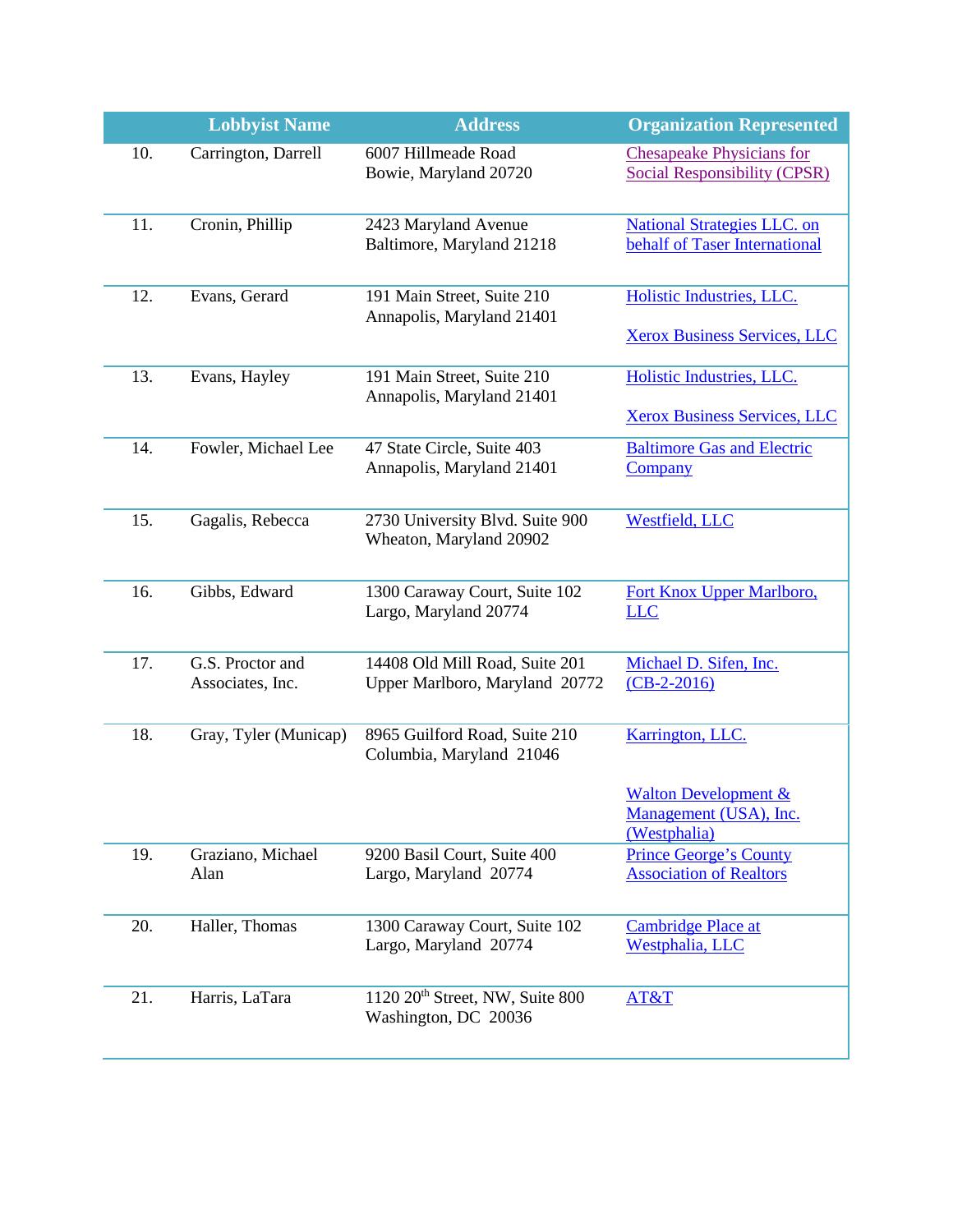|     | <b>Lobbyist Name</b>        | <b>Address</b>                                                        | <b>Organization Represented</b>                                           |
|-----|-----------------------------|-----------------------------------------------------------------------|---------------------------------------------------------------------------|
| 22. | Hatcher, Chris              | 7979 Old Georgetown Road                                              | <b>Blumberg Companies</b>                                                 |
|     |                             | Suite 400<br>Bethesda, Maryland 20814                                 | Palisades Development, LLC                                                |
| 23. | Hatcher, Michael<br>Robert  | 10701 Parkridge Blvd, Suite 300<br>Reston, Virginia 20191             | Pepco Holdings, Inc.                                                      |
| 24. | Hecht, William              | 2049 Century Park East, 41st Floor<br>Century City, CA 90067          | <b>Westfield, LLC</b>                                                     |
| 25. | La Rocca, Michele,<br>Esq.  | 6801 Kenilworth Avenue<br>Suite 400<br>Riverdale Park, Maryland 20740 | <b>Amerco Real Estate Company</b><br>$(CB-2-2016)$                        |
|     |                             |                                                                       | <b>Passport Auto Group</b><br>$(CB-29-2016)$                              |
|     |                             |                                                                       | <b>Empire Petroleum</b>                                                   |
| 26. | Lucchi, Leonard             | 11785 Beltsville Drive, 10th Floor<br>Calverton, Maryland 20705       | <b>American Heart Association,</b><br>Inc.                                |
| 27. | Mackenzie, Clive            | 2730 University Blvd., Suite 900<br>Wheaton, Maryland 20902           | Westfield, LLC                                                            |
| 28. | Malone, Sean                | 2423 Maryland Avenue                                                  | <b>National Strategies LLC. on</b>                                        |
|     |                             | Baltimore, Maryland 21218                                             | behalf of Taser International                                             |
| 29. | McDonough, Caitlin          | 2423 Maryland Avenue                                                  | <b>Maryland Association of</b>                                            |
|     |                             | Suite 1000<br>Baltimore, Maryland 21218                               | <b>Community Services</b>                                                 |
| 30. | McIntosh, Shawn             | 1211 Cathedral Street<br>Baltimore, Maryland 21201                    | <b>Sugar Free Kids Maryland</b>                                           |
| 31. | Metzler, Emily<br>(Municap) | 8965 Guilford Road, Suite 210<br>Columbia, Maryland 21046             | <b>Walton Development &amp;</b><br>Management (USA), Inc.<br>(Westphalia) |
|     |                             |                                                                       | <b>Bozzuto Development</b><br><b>Company</b>                              |
| 32. | Mingo, Dwayne B.            | 9200 Basil Court, Suite 400<br>Largo, Maryland 20774                  | Prince George's Association<br>of Realtors                                |
| 33. | Parker, Midgett             | 1 Park Place, Suite 585<br>Annapolis, Maryland 21401                  | <b>Brandywine Realty Trust</b>                                            |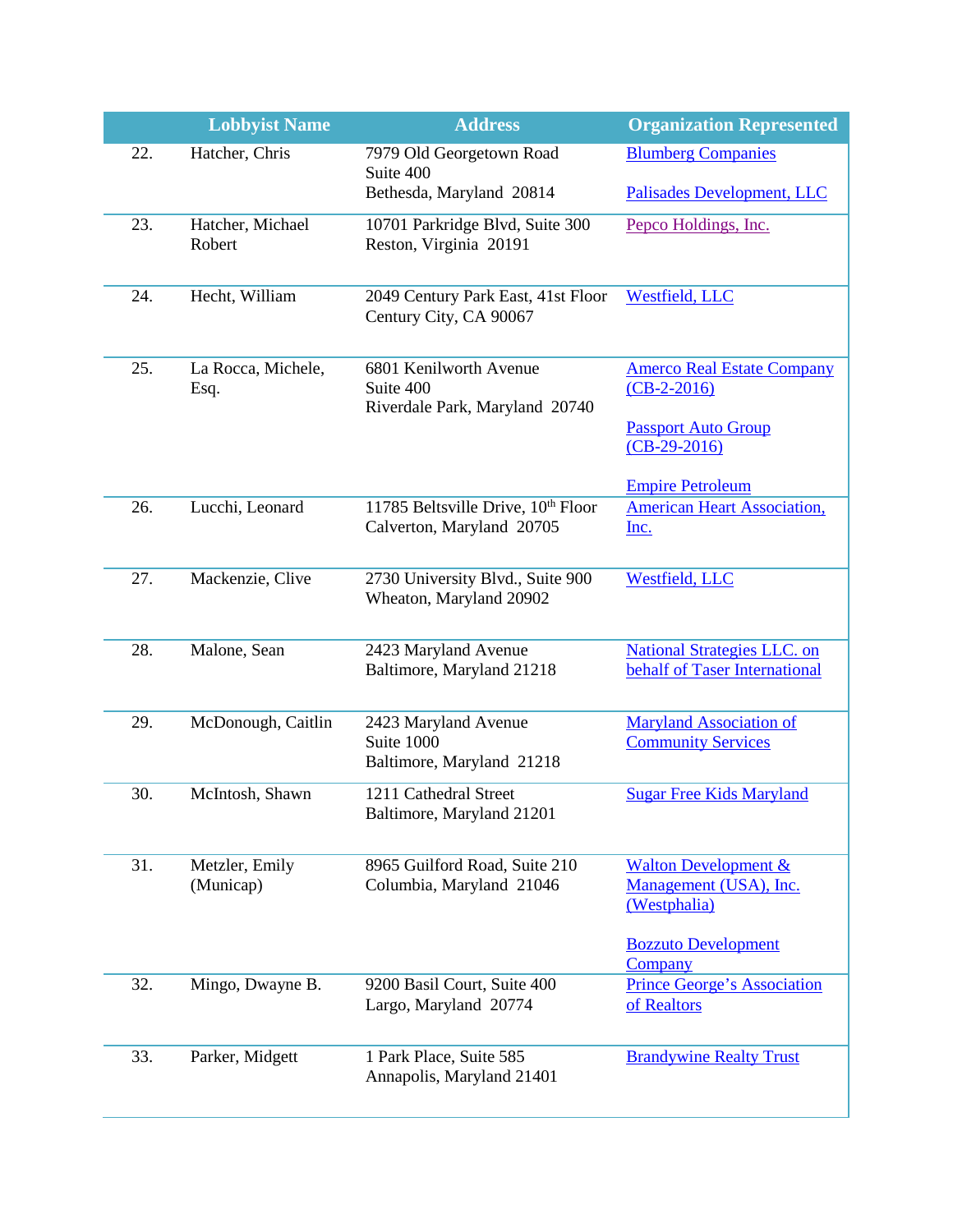|     | <b>Lobbyist Name</b>      | <b>Address</b>                                                  | <b>Organization Represented</b>                                           |
|-----|---------------------------|-----------------------------------------------------------------|---------------------------------------------------------------------------|
| 34. | Pasternak, Jerry          | 701 9 <sup>th</sup> Street, NW<br>Washington, DC 20068          | Pepco Holdings, Inc.                                                      |
| 35. | Pounds, Eddie             | 11785 Beltsville Drive, 10th Floor<br>Calverton, Maryland 20705 | <b>American Heart Association,</b><br>Inc.                                |
| 36. | Rivera, Norman            | 17251 Melford Blvd, 200<br>Bowie, MD 20715                      | <b>Atapco</b>                                                             |
|     |                           |                                                                 | <b>SLDM, LLC</b>                                                          |
| 37. | Rice, Keenan<br>(Municap) | 8965 Guilford Road, Suite 210<br>Columbia, Maryland 21046       | <b>Bozzuto Development</b><br>Company                                     |
|     |                           |                                                                 | <b>Greenberg Gibbons</b><br>Commercial                                    |
|     |                           |                                                                 | <b>Karington</b> , LLC                                                    |
|     |                           |                                                                 | <b>Neighborhood Development</b><br>Company (Mt. Rainier)                  |
|     |                           |                                                                 | <b>NVR MS Cavalier Greenbelt,</b><br><b>LLC</b>                           |
|     |                           |                                                                 | <b>Patuxent Companies</b>                                                 |
|     |                           |                                                                 | <b>PNGS Management Company</b>                                            |
|     |                           |                                                                 | <b>Renard Development</b><br><b>Company, LLC (Greenbelt</b><br>Station)   |
|     |                           |                                                                 | Ribera Development, LLC<br>(Anderson's Corner)                            |
|     |                           |                                                                 | <b>Urban Atlantic</b>                                                     |
|     |                           |                                                                 | <b>Velocity Capital, LLC</b>                                              |
|     |                           |                                                                 | <b>Walton Development &amp;</b><br>Management (USA), Inc.<br>(Westphalia) |
|     |                           |                                                                 | Westfield, LLC (Konterra<br>Project)                                      |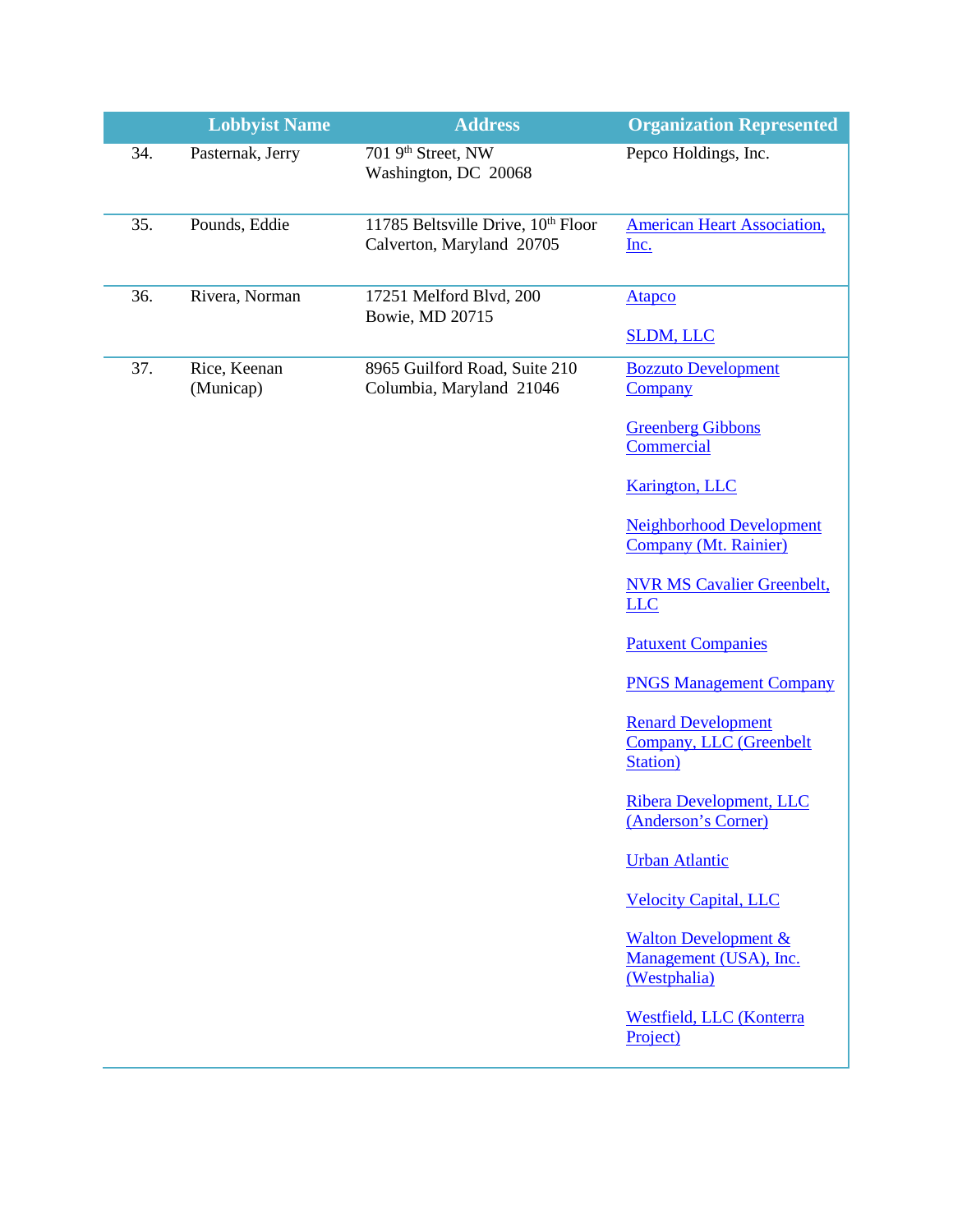|     | <b>Lobbyist Name</b>       | <b>Address</b>                                             | <b>Organization Represented</b>                                    |
|-----|----------------------------|------------------------------------------------------------|--------------------------------------------------------------------|
| 38. | Roddy, Pat                 | 225 Duke of Gloucester Street<br>Annapolis, Maryland 21401 | <b>America Works of Maryland,</b><br>Inc.                          |
| 39. | Rodgers, Beatrice          | 10001 Derekwood Lane, Suite 101<br>Lanham, Maryland 20706  | <b>Resource Connections Inc</b>                                    |
| 40. | Ross, Justin               | 125 Cathedral Street<br>Annapolis, Maryland 21401          | <b>Clear Channel Outdoor</b><br><b>Community First Development</b> |
|     |                            |                                                            | Corporation<br>Ernst & Young, LLP                                  |
|     |                            |                                                            | <b>Energy Answers International</b>                                |
|     |                            |                                                            | <b>Recovery Centers of America</b>                                 |
|     |                            |                                                            | <b>Southern Management</b><br>Corporation                          |
|     |                            |                                                            | <b>Sun Services, LLC</b>                                           |
|     |                            |                                                            | Uber Technologies, Inc.                                            |
| 41. | Rozner, Joel               | 225 Duke Gloucester Street<br>Annapolis, Maryland 21401    | <b>Century Engineering</b>                                         |
|     |                            |                                                            | Optotraffic                                                        |
|     |                            |                                                            | <b>Walmart Stores, Inc.</b>                                        |
|     |                            |                                                            | <b>Walton Development and</b><br>Management, Inc.                  |
|     |                            |                                                            | <b>Waste Management of</b><br>Maryland                             |
| 42. | Shipley and Horne,<br>P.A. | 2560 Lord Baltimore Drive<br>Baltimore, Maryland 21244     | <b>St. Johns Property</b>                                          |
| 43. | Thompson, Melvin           | 6301 Hillside Court<br>Columbia, Maryland 21046            | <b>Restaurant Association</b> of<br>Maryland                       |
| 44. | Tydings, Joseph            | 1825 Eye Street, NW<br>Washington, DC 20006                | Peter N. G. Schwartz<br><b>Management Company, Inc.</b>            |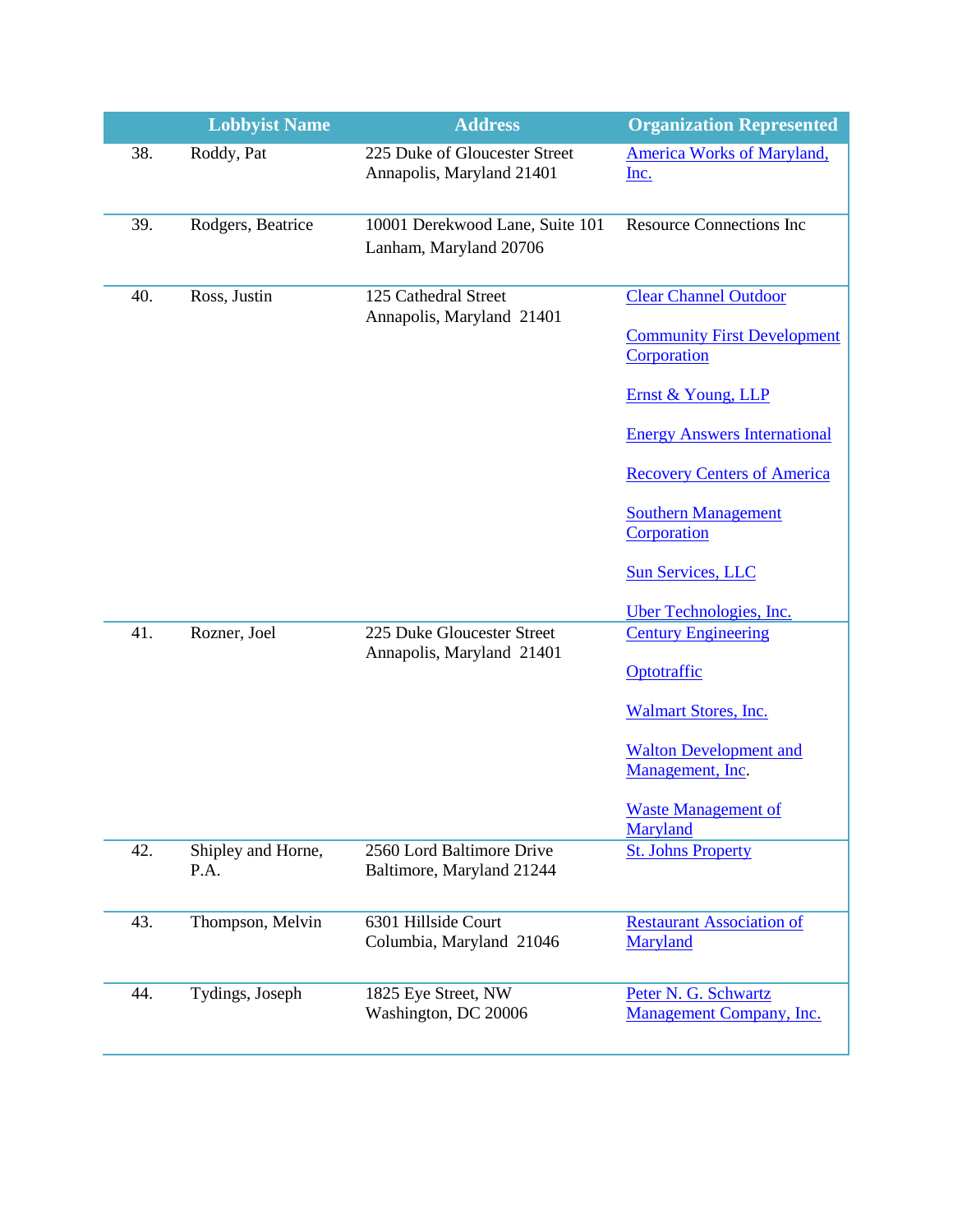|     | <b>Lobbyist Name</b>  | <b>Address</b>                                         | <b>Organization Represented</b>                                                      |
|-----|-----------------------|--------------------------------------------------------|--------------------------------------------------------------------------------------|
| 45. | Washington, Charles   | 701 9 <sup>th</sup> Street, NW<br>Washington, DC 20068 | Pepco Holdings, Inc.<br>(Terminated August 31, 2016)                                 |
| 46. | Watkins, Tami         | 701 9 <sup>th</sup> Street, NW<br>Washington, DC 20068 | Pepco Holdings, Inc.                                                                 |
| 47. | Watson, Jr., Kerry R. | 54 State Circle<br>Annapolis, Maryland 21401           | <b>AETNA Life Insurance</b><br>Company                                               |
|     |                       |                                                        | <b>American Forest and Paper</b><br><b>Association</b>                               |
|     |                       |                                                        | <b>American Society for the</b><br><b>Prevention of Cruelty to</b><br><b>Animals</b> |
|     |                       |                                                        | <b>Blueline Security Services</b>                                                    |
|     |                       |                                                        | Charles P. Johnson &<br>Associates, (CPJ)                                            |
|     |                       |                                                        | <b>Clark Construction Group,</b><br><b>LLC</b>                                       |
|     |                       |                                                        | <b>Dart Container Corporation</b>                                                    |
|     |                       |                                                        | <b>Digital Copier Associates</b><br>(DCA)                                            |
|     |                       |                                                        | <b>Doctors Community Hospital</b>                                                    |
|     |                       |                                                        | <b>Environmental Quality</b><br><b>Resources</b>                                     |
|     |                       |                                                        | <b>Federal City Development</b><br>Partners, LLC                                     |
|     |                       |                                                        | <b>International Association of</b><br>Fire Fighters Local 1619 P.G.                 |
|     |                       |                                                        | Legal Aid Bureau, Inc.                                                               |
|     |                       |                                                        | <b>Printing and Graphics</b><br><b>Association Mid-Atlantic</b>                      |
|     |                       |                                                        | <b>PSEG Fossil</b>                                                                   |
|     |                       |                                                        | <b>Verizon Maryland</b>                                                              |